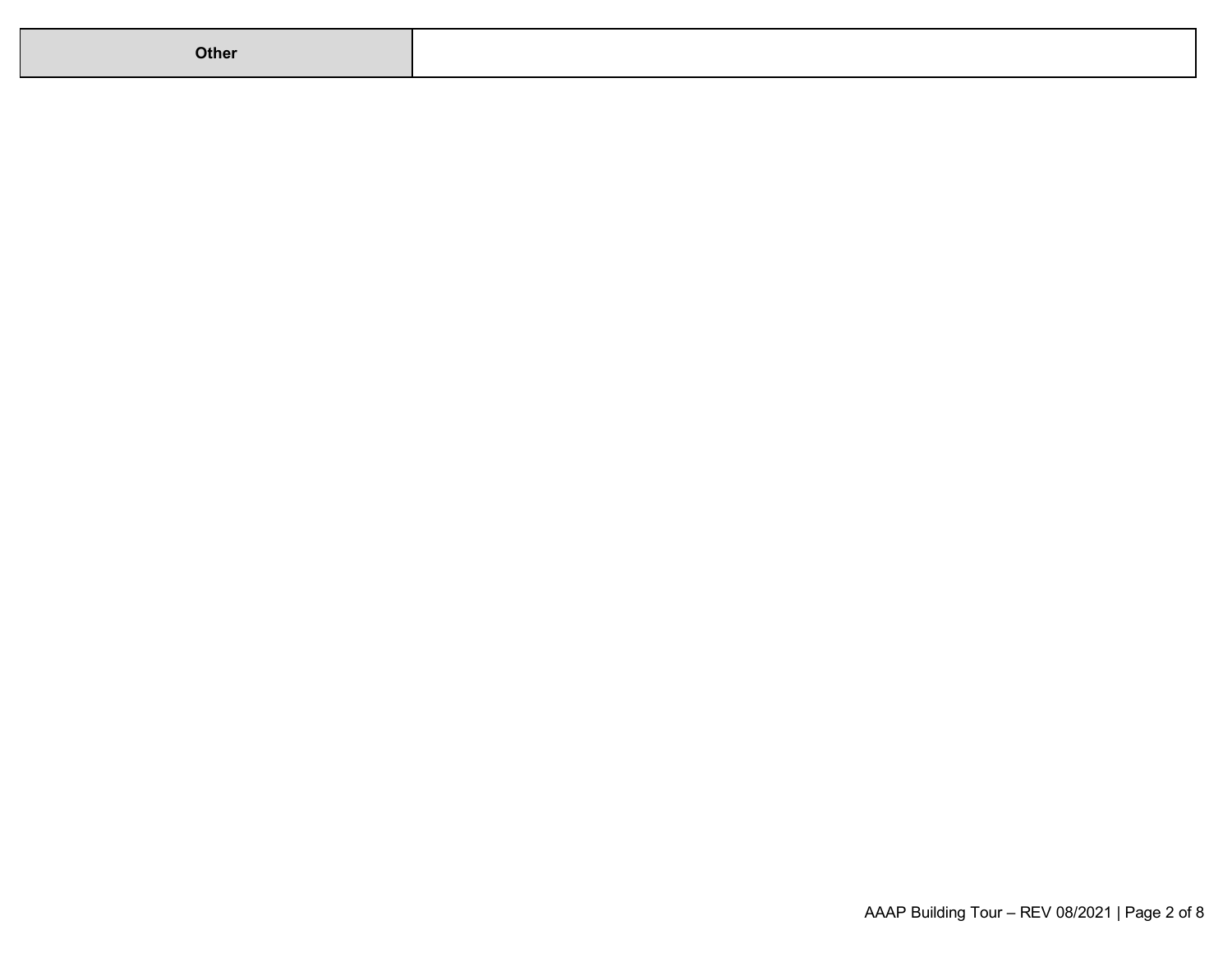| <b>Building/Space Offered</b>                                     |                    |                   |                       |                            |                       |
|-------------------------------------------------------------------|--------------------|-------------------|-----------------------|----------------------------|-----------------------|
| Is the building location within the delineated area?              |                    |                   |                       |                            |                       |
| <b>Floor Number</b>                                               | <b>Square Feet</b> | <b>Floor Load</b> | <b>Ceiling Height</b> | <b>Windows in Each Bay</b> | <b>Column Spacing</b> |
|                                                                   | ABOA:              |                   | Floor to Floor:       |                            |                       |
|                                                                   | RSF:               |                   | Floor to Ceiling:     |                            |                       |
|                                                                   | ABOA:              |                   | Floor to Floor:       |                            |                       |
|                                                                   | RSF:               |                   | Floor to Ceiling:     |                            |                       |
|                                                                   | ABOA:              |                   | Floor to Floor:       |                            |                       |
|                                                                   | RSF:               |                   | Floor to Ceiling:     |                            |                       |
| How does the amount and type of space compare to the requirement? |                    |                   |                       |                            |                       |
| <b>Additional Building/Space Notes:</b>                           |                    |                   |                       |                            |                       |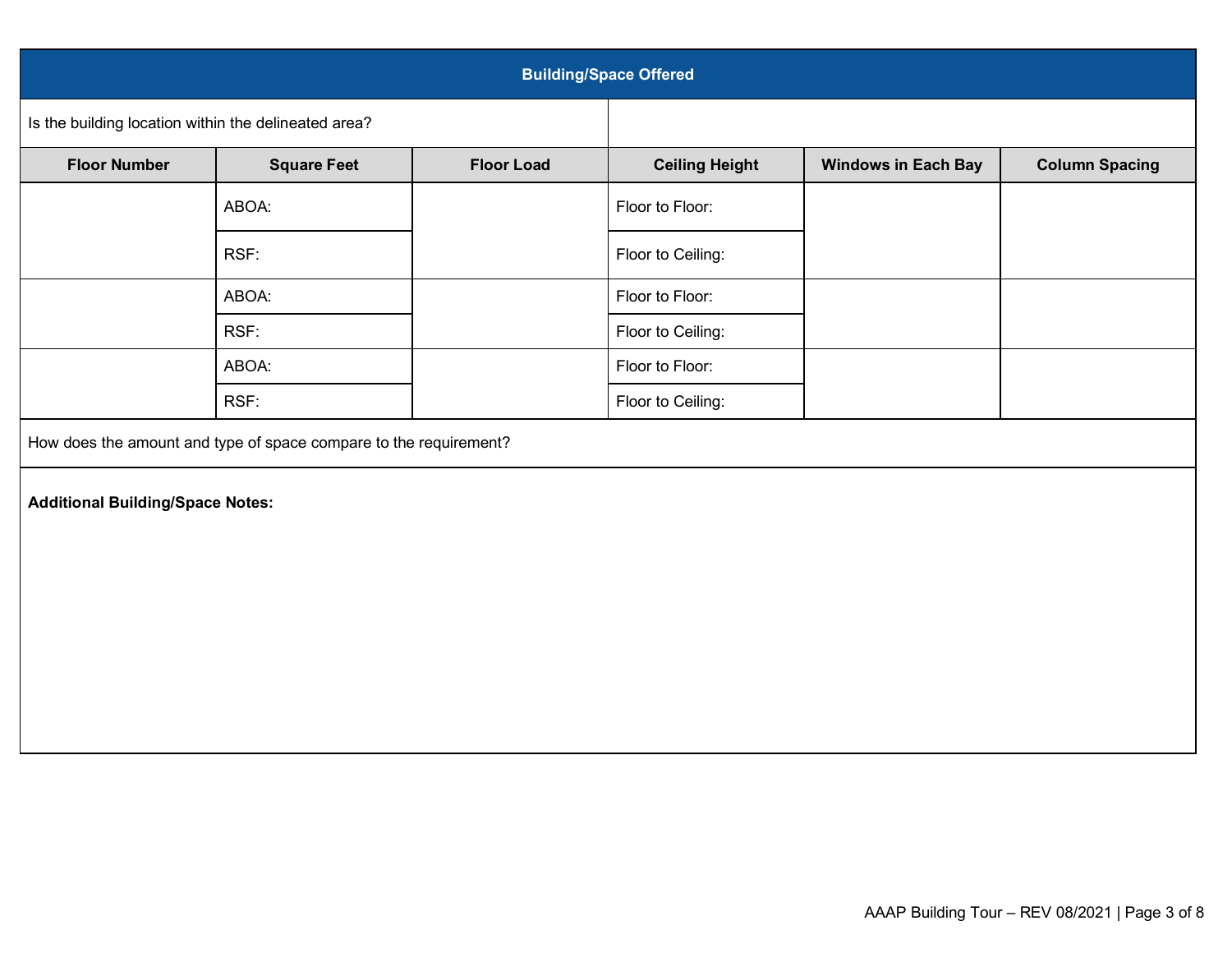| <b>Parking Offered</b>                                              |                |                   |  |
|---------------------------------------------------------------------|----------------|-------------------|--|
| <b>Location/Floor</b>                                               | <b>Surface</b> | <b>Structured</b> |  |
|                                                                     |                |                   |  |
|                                                                     |                |                   |  |
|                                                                     |                |                   |  |
| How does the amount and type of parking compare to the requirement? |                |                   |  |
| <b>Additional Parking Notes:</b>                                    |                |                   |  |
|                                                                     |                |                   |  |
|                                                                     |                |                   |  |

| <b>Parking Observations</b>                                                                                                                                                                                                                                                                                                                                                                                                                                                                                   |              |  |
|---------------------------------------------------------------------------------------------------------------------------------------------------------------------------------------------------------------------------------------------------------------------------------------------------------------------------------------------------------------------------------------------------------------------------------------------------------------------------------------------------------------|--------------|--|
| Requirement                                                                                                                                                                                                                                                                                                                                                                                                                                                                                                   | Observations |  |
| Inside City Center: Parking-to-square-foot ratio available on-site meets current<br>local code requirements, or in the absence of a local code requirement, on-site<br>parking is available at a ratio of one (1) space for every 3,000 RSF of space.<br>Outside City Center: Parking-to-square-foot ratio available on-site meets current<br>local code requirements, or, in the absence of a local code requirement, on-site<br>parking is available at a ratio of 3.5 spaces for every 1,000 RSF of Space. |              |  |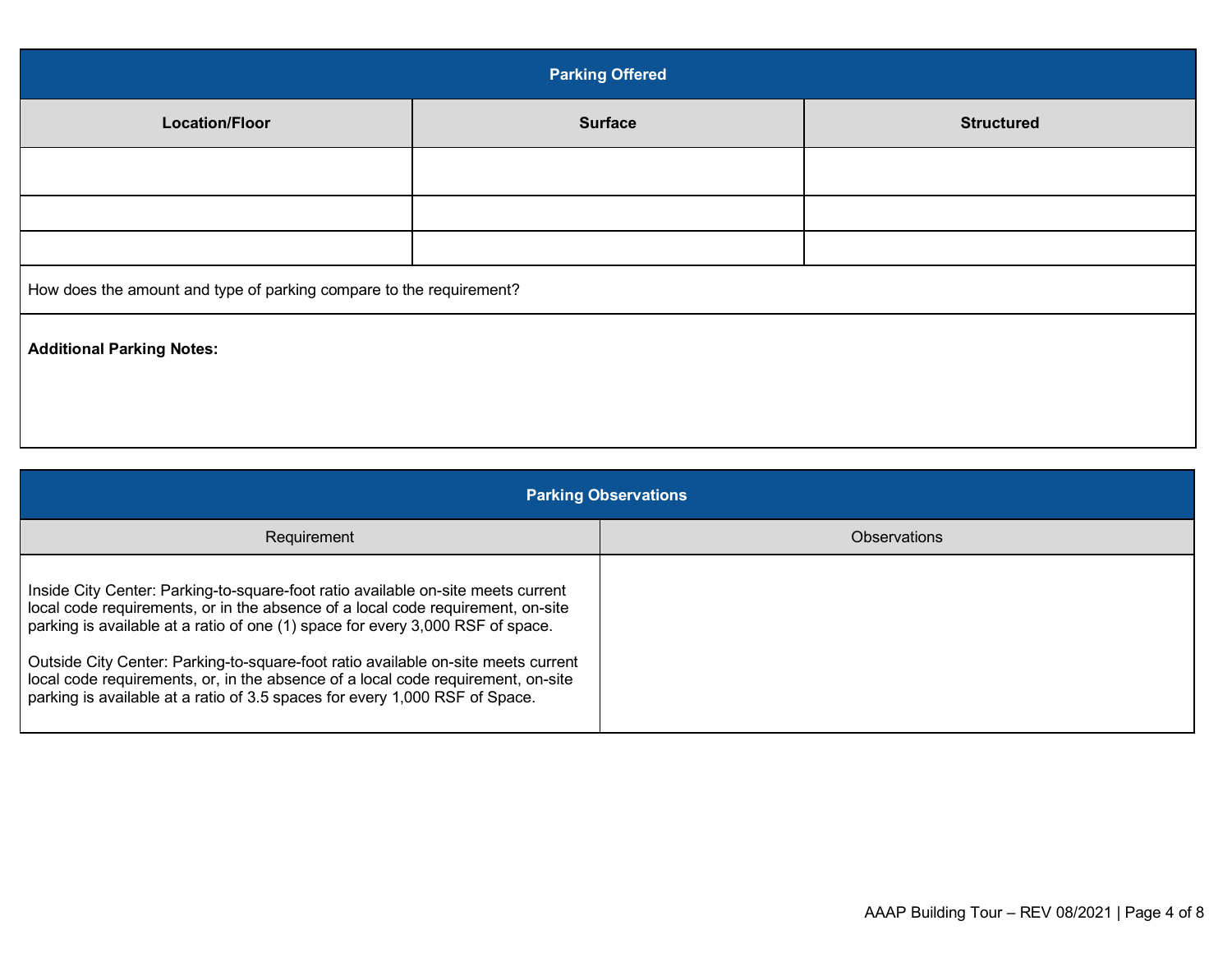| <b>Neighborhood Observations</b>                                                                                                                                                                                                                                                                                                                                                |  |  |  |
|---------------------------------------------------------------------------------------------------------------------------------------------------------------------------------------------------------------------------------------------------------------------------------------------------------------------------------------------------------------------------------|--|--|--|
| Inside City Center: Prime commercial office district with attractive, prestigious,<br>and professional surroundings with a prevalence of modern design and/or<br>tasteful rehabilitation in modern use. Streets and public sidewalks well<br>maintained.                                                                                                                        |  |  |  |
| Outside City Center: Office, research, technology, or business park that is<br>modern in design with a campus-like atmosphere; or, on an attractively<br>landscaped site containing one or more modern office buildings that are<br>professional and prestigious in appearance with the surrounding development<br>well maintained and in consonance with a professional image. |  |  |  |

| <b>Location Amenity Observations</b>                                                                                                                                                                                                                                                                                                                                                                                                                                                           |  |  |  |
|------------------------------------------------------------------------------------------------------------------------------------------------------------------------------------------------------------------------------------------------------------------------------------------------------------------------------------------------------------------------------------------------------------------------------------------------------------------------------------------------|--|--|--|
| Inside City Center: Variety of inexpensive or moderately priced fast-food and/or<br>eat-in restaurants located within the immediate vicinity of the building, but<br>generally not exceeding a walkable 2,640 feet of the employee entrance of the<br>offered building, as determined by the LCO.<br>Outside City Center: Adequate eating facilities located within the immediate<br>vicinity of the building, but generally not exceeding a walkable 2,640 feet, as<br>determined by the LCO. |  |  |  |
| Inside City Center: Other employee services, such as retail shops, cleaners, and<br>banks, located within the immediate vicinity of the building, but generally not<br>exceeding a walkable 2,640 feet of the employee entrance of the offered<br>building, as determined<br>by the LCO.<br>Outside City Center: Other employee services, such as retail shops, cleaners,                                                                                                                      |  |  |  |
| and banks, located within the immediate vicinity of the building, but generally not<br>exceeding 5 drivable miles, as determined by the LCO.                                                                                                                                                                                                                                                                                                                                                   |  |  |  |

**Public Transportation Observations**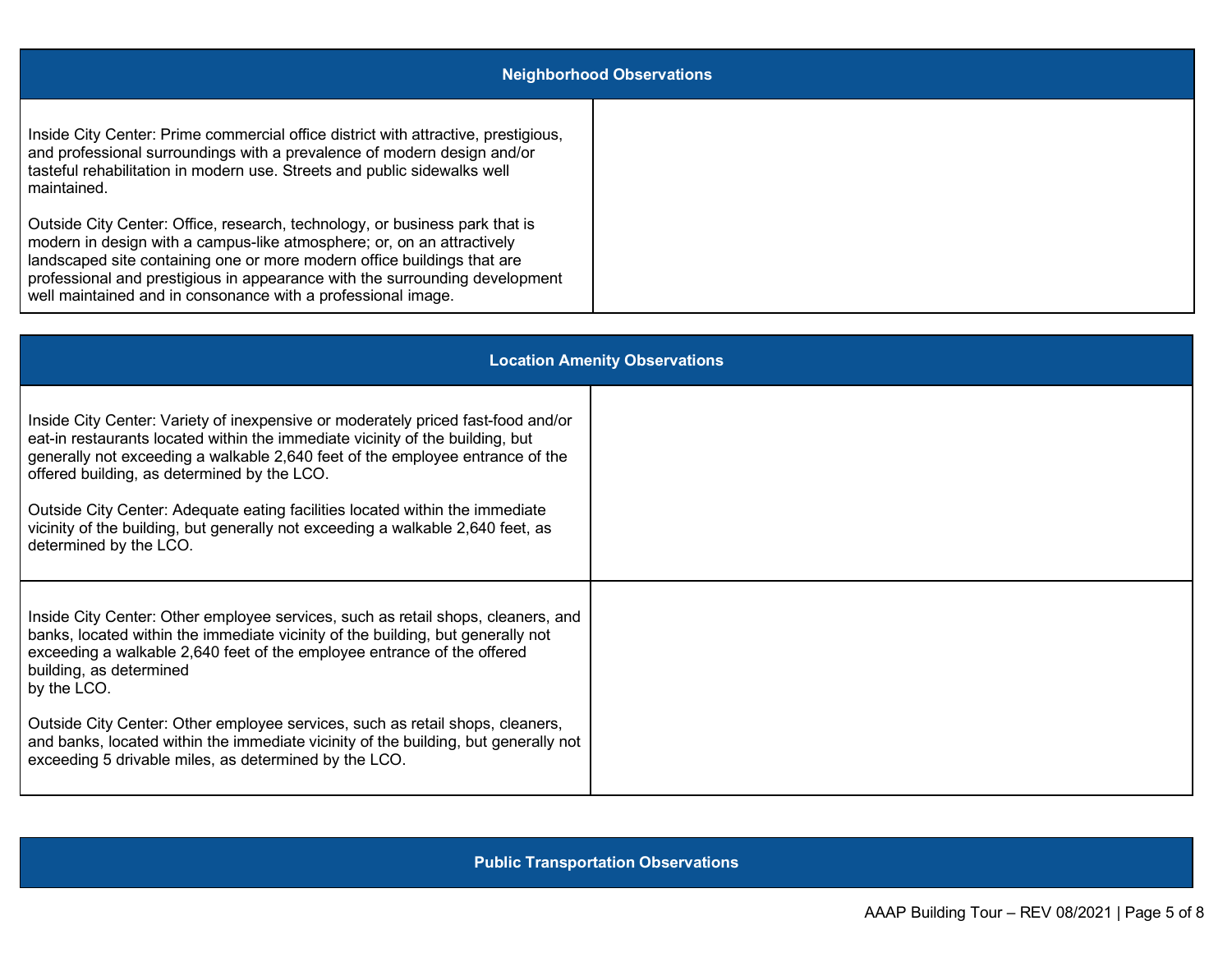|--|--|

| <b>Other Observations</b><br>Document whether or not the space meets or has the potential to meet the requirements for loading dock, security, etc. (as applicable). |  |  |  |
|----------------------------------------------------------------------------------------------------------------------------------------------------------------------|--|--|--|
| <b>Loading Dock</b>                                                                                                                                                  |  |  |  |
| <b>Security Measures</b>                                                                                                                                             |  |  |  |
| <b>Drinking Fountains</b>                                                                                                                                            |  |  |  |
| <b>Restrooms</b>                                                                                                                                                     |  |  |  |
| <b>Elevators</b>                                                                                                                                                     |  |  |  |
| <b>Architectural Barriers</b><br><b>Act Accessibility</b><br><b>Standards (ABAAS)</b>                                                                                |  |  |  |
| <b>Other</b>                                                                                                                                                         |  |  |  |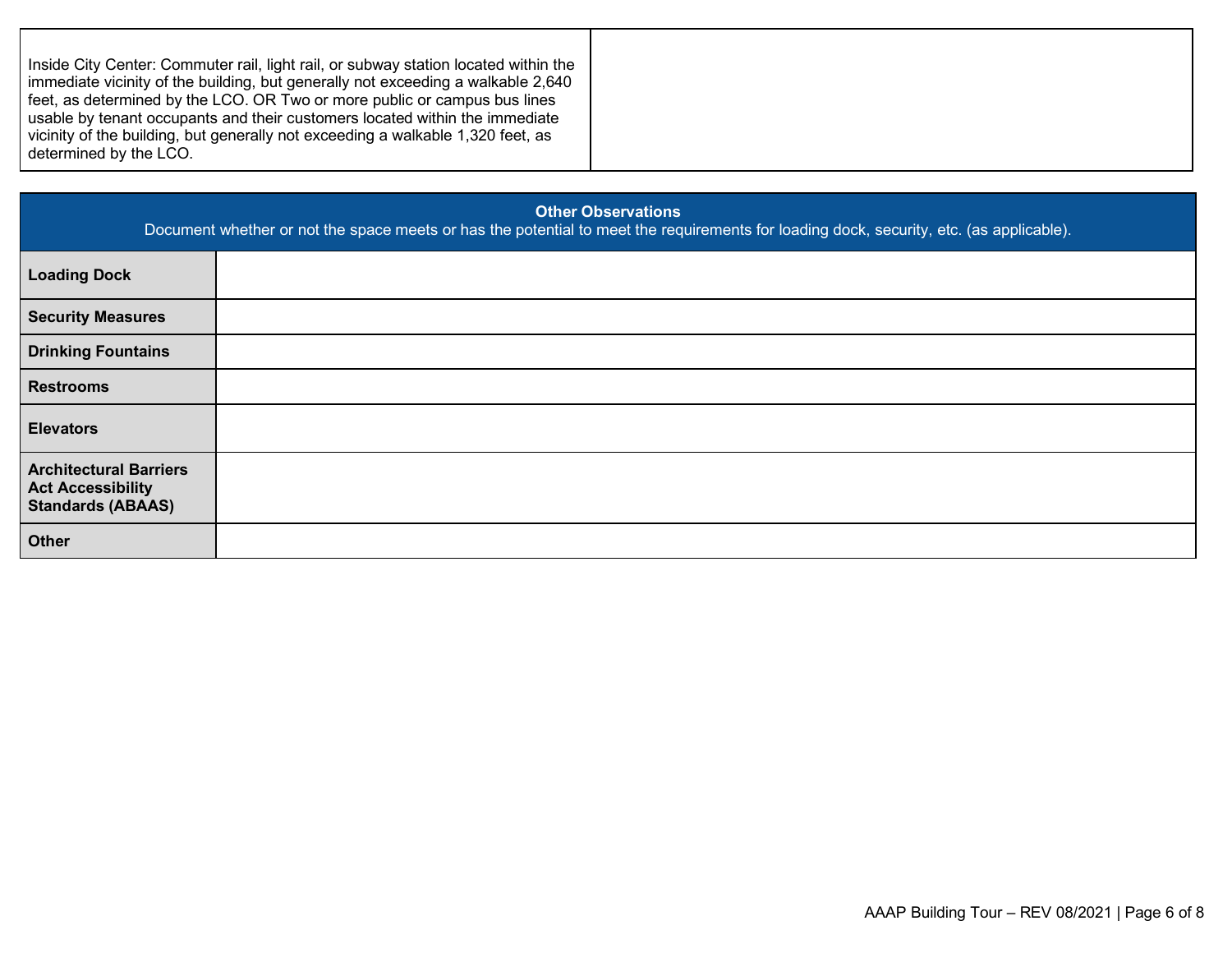| Fire Protection and Life Safety (FPLS) Observations                                                                          |                                                                                                                                                                                                                                                                                                |  |  |  |
|------------------------------------------------------------------------------------------------------------------------------|------------------------------------------------------------------------------------------------------------------------------------------------------------------------------------------------------------------------------------------------------------------------------------------------|--|--|--|
| <b>Exit Stairs</b><br>Questions are applicable<br>only where offered space<br>is located above or below<br>the street floor. | Are there a minimum of two exit stairs (either enclosed or exterior exit stairs) located on each floor where the<br>offered space is located?                                                                                                                                                  |  |  |  |
|                                                                                                                              | Is there an interlocking or scissor stair located on the floor(s) where the offered space is located?                                                                                                                                                                                          |  |  |  |
|                                                                                                                              | Is there another enclosed or exterior exit stair other than the interlocking or scissor stair located on each floor<br>where the offered space is located?                                                                                                                                     |  |  |  |
|                                                                                                                              | Is there a fire escape located on the floor(s) where the offered space is located?                                                                                                                                                                                                             |  |  |  |
| <b>Automatic Fire</b><br><b>Sprinkler System</b>                                                                             | Is an automatic fire sprinkler system installed throughout the building?                                                                                                                                                                                                                       |  |  |  |
|                                                                                                                              | Is an automatic fire sprinkler system installed throughout the offered space?                                                                                                                                                                                                                  |  |  |  |
|                                                                                                                              | Where offered space is located below grade, is the below grade space protected throughout by an automatic<br>fire sprinkler system?                                                                                                                                                            |  |  |  |
|                                                                                                                              | Where offered space is located on the sixth floor or higher, is the building up to the highest Government<br>occupancy protected throughout by an automatic fire sprinkler system?                                                                                                             |  |  |  |
|                                                                                                                              | If an automatic sprinkler system is installed in the building, is the automatic fire sprinkler system being<br>maintained?                                                                                                                                                                     |  |  |  |
| <b>Fire Alarm System</b>                                                                                                     | Where offered space is located on the third floor or higher, is a fire alarm system installed in the building?<br>If the answer is "No," Offeror must submit a written commitment with their offer to correct said deficiency prior to<br>occupancy for the building to be eligible for award. |  |  |  |
|                                                                                                                              | If a fire alarm system is installed in the building, is the fire alarm control unit less than 25 years old?                                                                                                                                                                                    |  |  |  |
|                                                                                                                              | If a fire alarm system is installed in the building, does the operation of the fire alarm system automatically notify<br>the local fire department, a remote station or a UL listed central station?                                                                                           |  |  |  |
|                                                                                                                              | If a fire alarm system is installed in the building, is the fire alarm system maintained?                                                                                                                                                                                                      |  |  |  |

| <b>Agency Go/No-Go Criteria</b> |              |  |  |
|---------------------------------|--------------|--|--|
| Requirement                     | Observations |  |  |